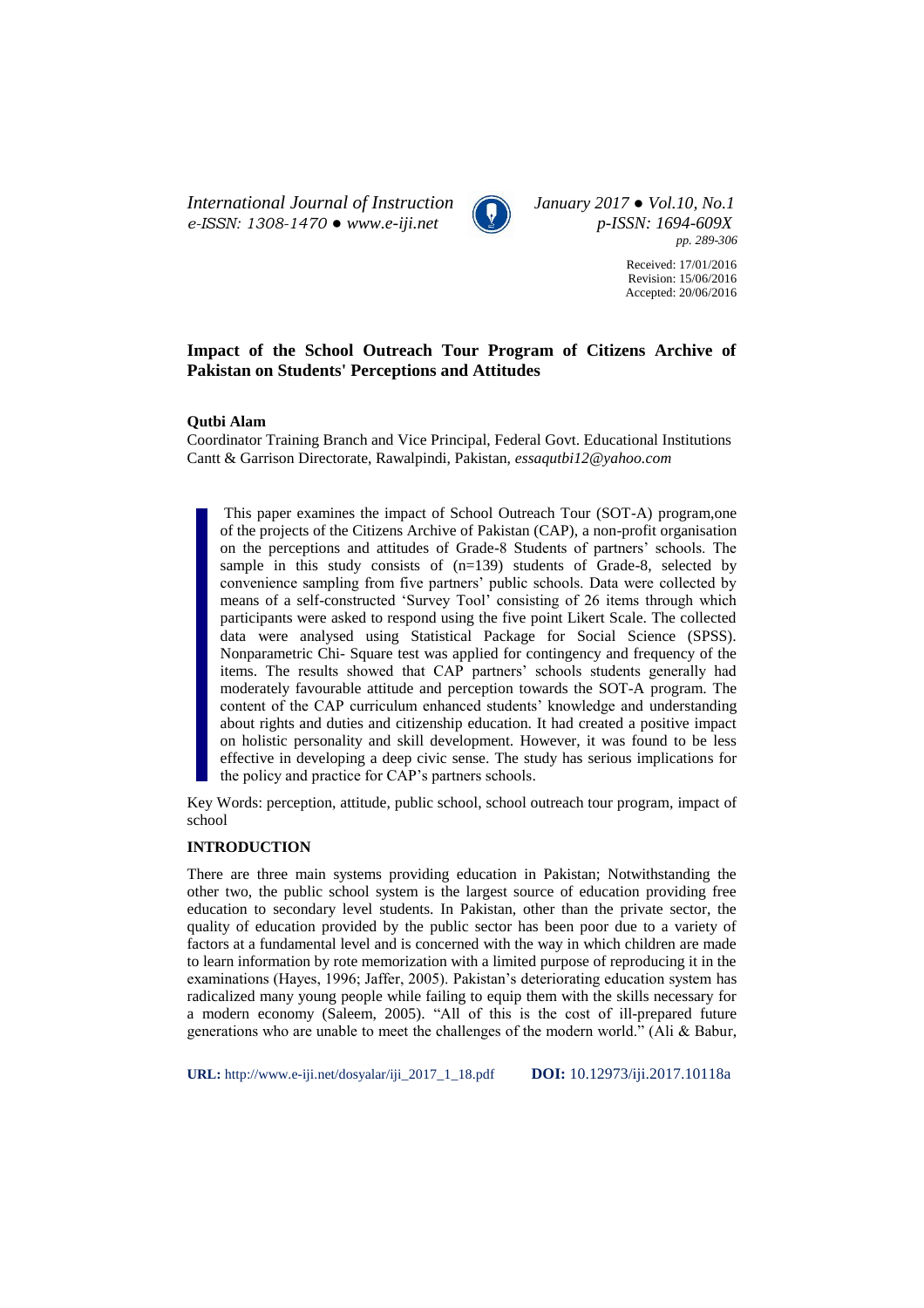2010, p.18). In this way the state of education in Pakistan has been far from being satisfactory (Hoodbhoy, 1998; Warwick & Reimers, 1995). The objectives of education which are "the development of a self reliant individual, capable of analytical and original thinking, a responsible member of his community and, in the present era, a global citizen" (Planning Commission, Government of Pakistan, 2007, p.19), have not been not achieved because the policies remain as rhetoric lacking in implementation (Ali, 2006) and the quality of education is weak (NEP-2009, p.13). In order to deal with these issues and problems in the education sector many NGOs have emerged and began making their contribution by all means. This study examines the impact of CAP- School Outreach Tour Program, one of these NGOs in Pakistan.

## **The Citizens Archive of Pakistan and its SOT-Program**

The Citizens Archive of Pakistan is a non-profit organization dedicated to cultural and historic preservation, operating in Karachi, Lahore and Islamabad. Its goal is to use education in order to inspire the Pakistani youth especially those belonging to the underprivileged communities, who usually refuse to accept the status quo, to stand up for change and to build a better Pakistan (CAP Projects, 2012).The CAP initiated the SOT Program in 2009 as a comprehensive, school-wide program designed to improve academic knowledge, student behaviours, and build character utilising a self-designed curriculum. The SOT curriculum consists of 25 lessons which have to be completed in three years commencing from grade 6 to 8. Each lesson consists of several sub themes covering major units on topics relating to human rights, civics education, and the history of Pakistan. With the permission of the provincial government of Sindh, the SOT program was initiated in five partners' public schools where the majority of students were migrants from the Tribal areas of Pakistan and whose mind set had been affected by incidents of terrorism. The families of these students migrated from the tribal areas due to 'War on Terror'. Thus, the SOT-A program became a school-based program on focusing students' perceptions, attitudes and character building because the attitudes and perceptions of these students towards their country and education were hostile and aggressive. The main aim of this research was to examine the impact of the CAP's SOT-A program (2009-2012) on the perceptions and attitudes of partner public schools' students. Initially for the effective implementation of this program, 15 professional teachers were selected and given a week's training at the CAP about its content and context of the partner schools. These teachers were given responsibilities of being SOT teachers and Youth Education Fellows (YEF) with additional responsibilities of research work. I was selected as a YEF on a two year contract at the CAP and had the opportunity to teach in a partner schools' where a SOT-B program (2012-2015) had been launched.

## **LITERATURE REVIEW**

The reason for studying the perceptions and attitudes of students is grounded in the assumption that these have a significant influence on their thinking and actions. To define perception, Romanov (2002) says, "It includes senses, feelings, ideas, thoughts, and theories." Concept is its "final point" and allows you to see differences. Perception is 'your ability to understand the difference'. The two eminent psychologists Thomas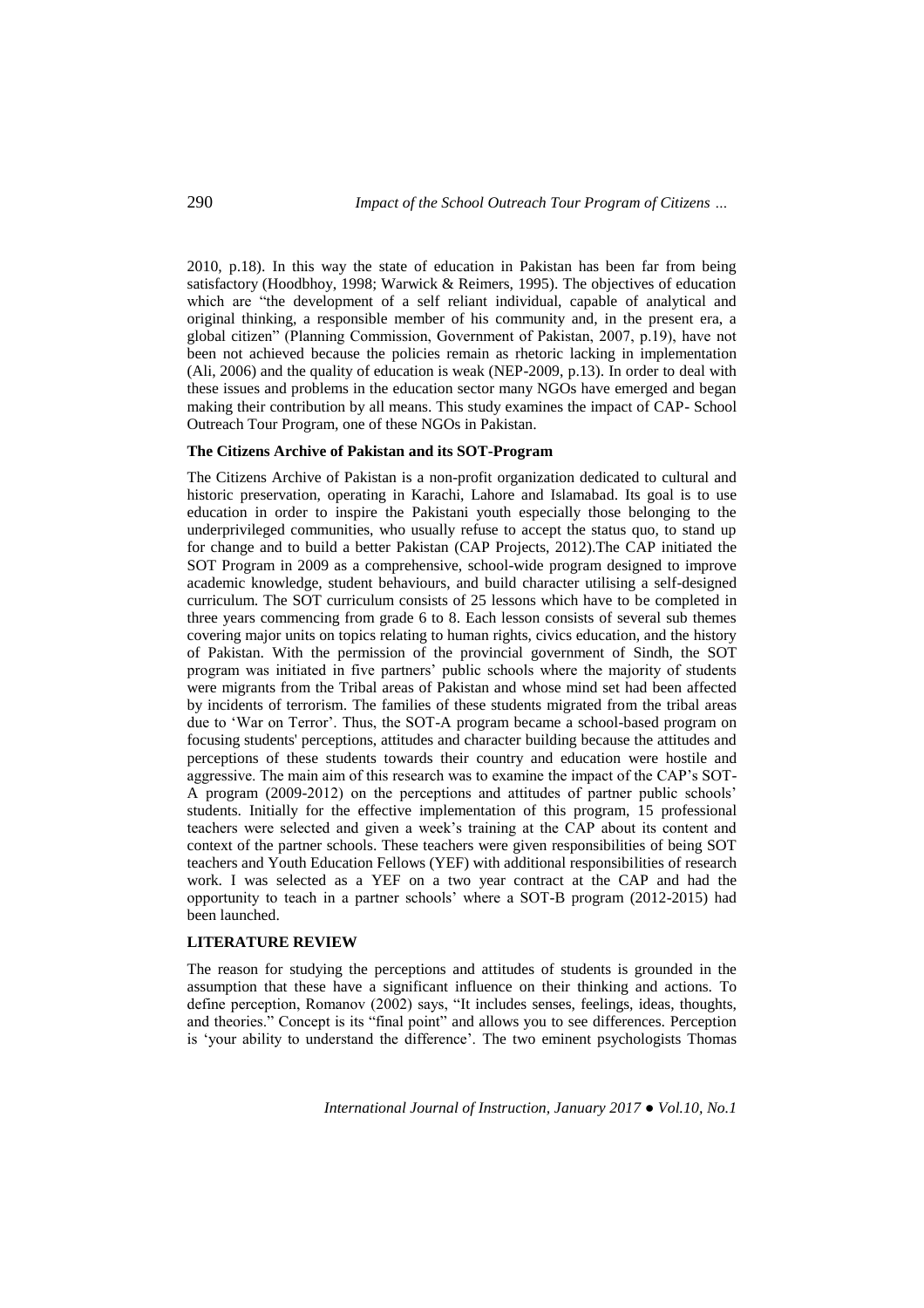and Znaniecki (1918) define the attitude as "a process of individual consciousness which determines real or possible activities of the individual in the social world" (p.22). These attitudes and perceptions may affect students' behaviour (Pajares, 1992; Zimbardo & Leippe, 1991). Developing positive attitudes and perceptions in students has been a key challenge in the public education sector of Pakistan. Studies show that Social Studies & Pakistan Studies subjects are found to be boring and dry because neither the content of the curriculum has been revised nor has the pedagogy been focused (Dean, 2005). The main objective of teaching these subjects that is to develop responsible, participatory and informed citizens has not been achieved.

Research studies show that many innovative programs and projects have been initiated and offered in western countries with the promise of improving academic performance in-directly through a focus on specific problem behaviours, such as substance use and violence (Biglan et al., 2004; Du Paul & Stoner, 2004; Flay, 2009) and it has been witnessed that these great programs brought change and improvement in students' attitudes and perceptions (Gerdien & Bertram-Troost, 2011). One of these programs currently being used nationally is the Positive Action (PA) program. PA is a comprehensive school-wide Social-emotional and Character Development (SACD) program (Flay & Allred, 2003) which was developed to specifically target the positive development of student behaviour and character. Based on prior studies, PA has been recognized in the character-education report by the U.S. Department of Education's What Works Clearing house (2007) as the only "character education" program in the nation to meet the evidentiary requirements for improving both academics and behaviour. Preliminary findings indicate that PA can positively influence school attendance, behaviour and achievement. Two previous quasi-experimental studies utilizing archival school-level data (Flay & Allred, 2003) reported beneficial effects on student achievement (e.g., math, reading, and science) and serious problem behaviours (e.g., suspensions and violence rates). As practitioners, policymakers and researchers have implemented programs and sought to raise academic achievement and to address negative behaviours among the youth, an increasing amount of evidence indicates a relationship among multiple behaviours (Botvin, Griffin, & Nichols, 2006; Catalano, Berglund, Ryan, Lonczak, & Hawkins, 2004; Flay, 2002). Several mechanisms involving multiple behaviours have been identified in improving student behaviour and performance (Domitrovich, Cortes, & Greenberg, 2007; Zins, Weissberg, Wang, & Walberg, 2004). This suggests that key behaviours do not exist in isolation from each other. Moreover, prevention research offers ample empirical support showing that many youth outcomes, negative and positive, are influenced by similar risk and protective factors (Catalano et al., 2004; Flay, 2002). That is, most, if not all, behaviours are linked (Flay, 2002). Subsequently, there has been a movement towards formulating more integrative and comprehensive programs that could address multiple co-occurring behaviours involving families and communities. Such programs generally appear to be more effective (Battistich, Schaps,Waston, Solomon, & Lewis, 2000; Flay, 2000; Flay, Graumlich, Segawa, Burns, Holliday, 2004). Blumenfeld et al., (1991) also found that Project Based Learning (PBL) has an important role to play in helping students explore important and meaningful questions, investigate solutions to a problem, and develop a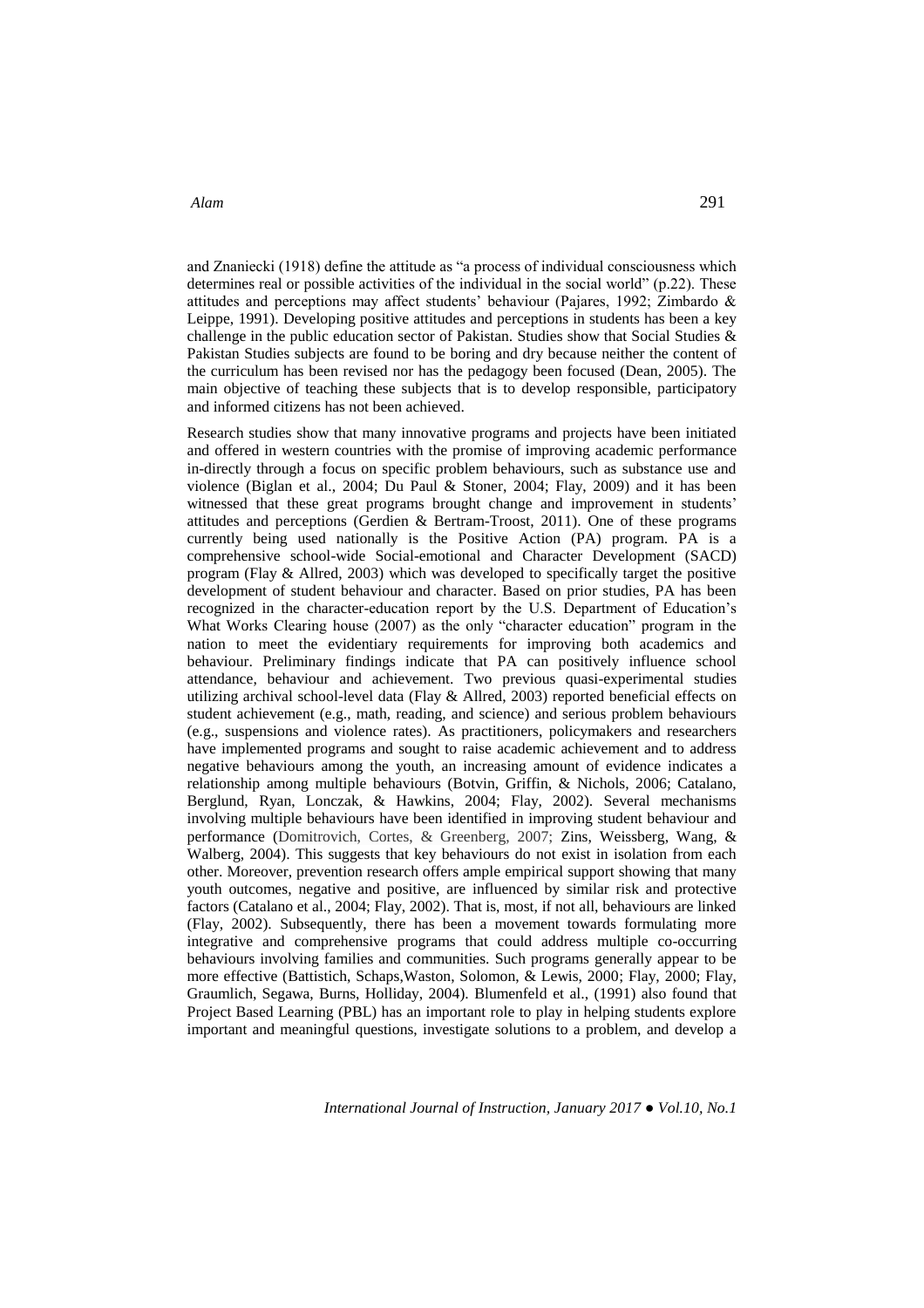deep, integrated understanding of content and process (Frank, Lavy & Elata, 2003). The study conducted by Tongsakul and Jitgarun (2011) in Thailand to identify and compare instructors' and students' perceptions of factors that contribute to the effective use of PBL also revealed that it developed students' motivation to learn and use the scientific process. Students were significantly more likely to value sharing ideas and thinking skills. Ester and Turner (2008) conducted a study to investigate the impact of a public school loaner-instrument program on the attitudes and achievement of low-income students in an urban environment. Data from this study indicate that lower-income students playing school instruments demonstrated an equal achievement to all other students playing instruments. Moreover, the survey study results on 'Social work students' attitudes towards service-learning' conducted by Maccio (2011) showed that service-learning aided in meeting learning goals and overall higher satisfaction with the service-learning experience. The service-learning positively affected several areas of the curriculum at the micro, mezzo, and macro levels. Students having a positive experience with service-learning in the course, were generally satisfied overall with their experience, and have perceived that service-learning helped to meet their learning goals.

In addition, various other programs were seen to be more beneficial for students in schools. However, the lack of public awareness, incomplete dissemination of information, inconsistency of effort, perceived irrelevance, and pejorative attitudes of educational personnel have been blamed for making such programs unpopular and ineffective in changing high school students' behaviours (Folmer, 2002). Still, it was observed that such school based programs have been able to develop social skills and basic values among diverse students and there is extensive evidence from a wide range of promotion, prevention and treatment interventions that youth can be taught personal and social skills (Beelman, Pfingsten & Losel, 1994; Cartledge & Milburn, 1980; Chicago, 2003); Greenberg et al., 2003). These skills cover such areas as self-awareness and self-management (e.g., self-control and self-efficacy), social awareness and social relationships (e.g., problem-solving, conflict resolution and leadership skills) and responsible decision-making. Research findings of Kristine, Madsen, Katherine & Hannah (2011) extend the limited reports to date on controlled trials of school-based programs promoting resiliency and emotional well-being (Patton et al., 2006) particularly those promoting physical activity (Bonhauser et al 2005). Studies about altering the school's curriculum to promote pro-social behaviours in elementary students and to increase social inclusion among Grade-8 students have demonstrated reduced aggressive and disruptive behaviours (Psychol, 1999) and reductions in risk behaviours. Moreover, a study of a teacher-led curriculum to increase physical activity among high school students demonstrated improvements in anxiety and self-esteem, as well as improved fitness (Bonhauser et al., 2005).

These findings stand apart in demonstrating the efficacy of a community program, operating in the school setting, to positively impact emotional well-being and physical health in youth. In addition to the research linking emotional wellbeing to improve test scores, there is a growing body of evidence linking higher levels of physical activity to improve academic performance (Patton et al., 2006). These international research studies have shown that many programs have very positive impacts on students in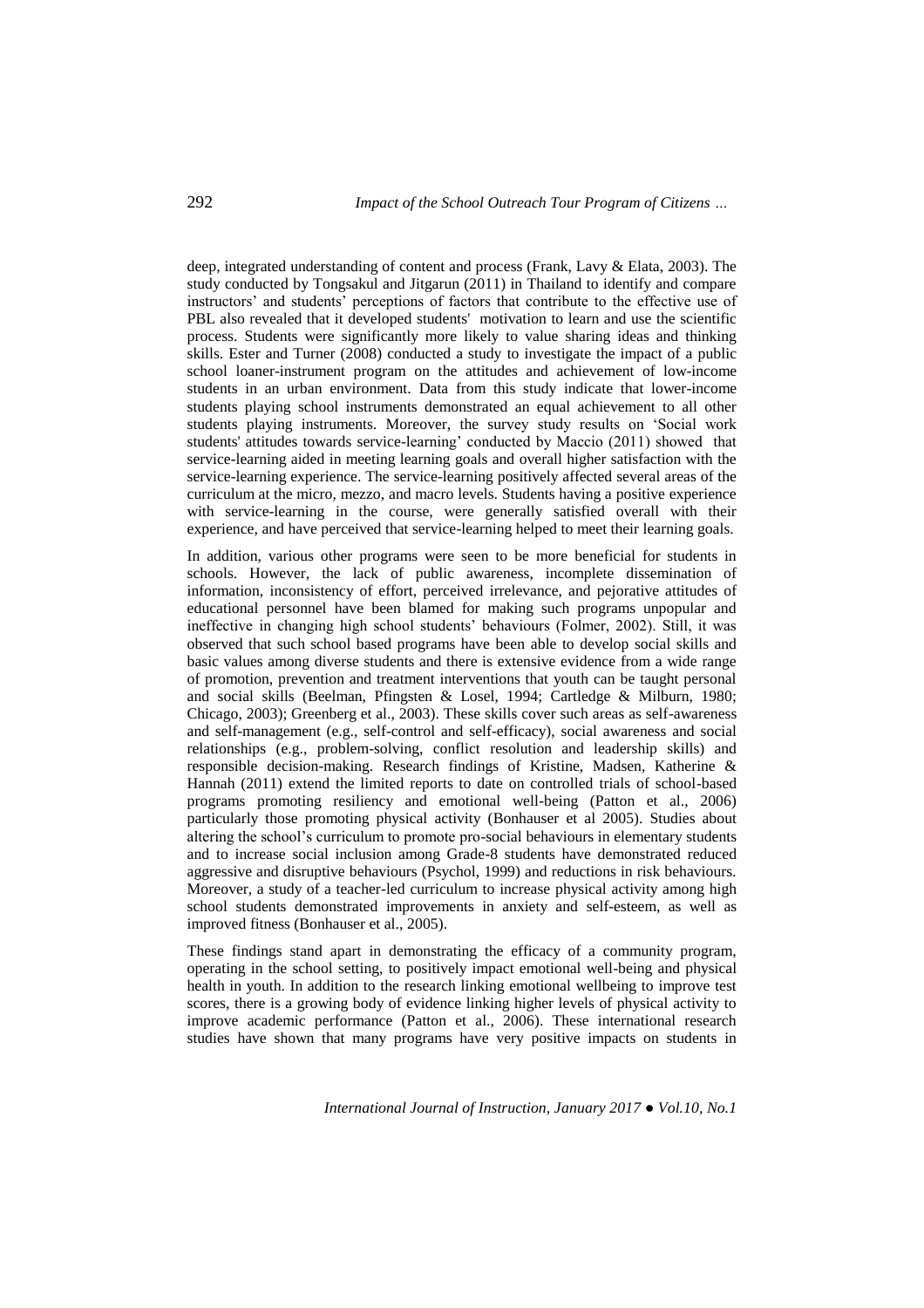different areas but what should be the quality of these programs depends on the context and need of the organization and students. Literature on educational change offers that pedagogical changes are not sustainable and at times unaffordable on a large scale if they are not backed up by corresponding changes in the world where classrooms are located (Fullan, 2001; Hargreaves, 1997). Pedagogical change may be practically difficult without addressing other critical aspect of classroom and school culture which includes resources, facilities, curriculum, assessment system and relationships. The SOT-Program developed by the CAP met the needs as it had developed curriculum, provided facilities and resources to its teachers and also had an assessment system, but for its overall impact it was important to know whether to continue such educational programs or stop them if not effective. The main focus of this research is on the impact of SOT program that had been implemented to measure students' knowledge and understanding about rights, responsibilities and citizenship education.

## **METHOD**

The research survey included a quantitative component (rating scales). A 'Nonstandardized survey tool' was used in order to elicit the perceptions and attitudes of students on the SOT- program. A 'Self-constructed Survey Instrument' was developed based on the researcher's knowledge of social and emotional development of Pakistani students, classroom observations in the field teaching, teaching experiences and of critical analysis of the content of the CAP's SOT curriculum. It was created in English; however, keeping in mind that the sample study was in Pakistan, it was translated into Urdu (the national language of Pakistan). It was also sent to social studies experts in Pakistan whose views and feedback facilitated keeping the reliability of the survey tool. The survey instrument comprised of 26 close ended items covering four major themes. A five-point Likert Scale with 'Strongly agree, Agree, Neutral, Disagree and Strongly disagree' was used for the main items as this approach was commonly employed in distance education research (Roberts, Irani, Telg & Lundy, 2005). The instrument was validated and refined by applying Cronbach's alpha to keep a strong co-relation among the items. The Cronbach's alpha value obtained was .53 implying poor content items in the survey instrument and these poor items were removed from the survey because of the poor correlation. After deleting these negative items the alpha value for the amended survey tool increased to .78, which according to Field (2005) is a value indicating good reliability of the survey tool.

# **Participants**

The population in this study consisted of  $(n=139)$  students of Grade-8 selected through convenience sampling from 5 partners' public schools in Karachi, Pakistan. The Survey tool was filled out by these all five partner schools' students who had been taught on the SOT-A program from Grade 6 to 8 during the three year period. The sample of participants were taken almost on equal gender basis included male (n=71, 51% and female (n=68, 49%).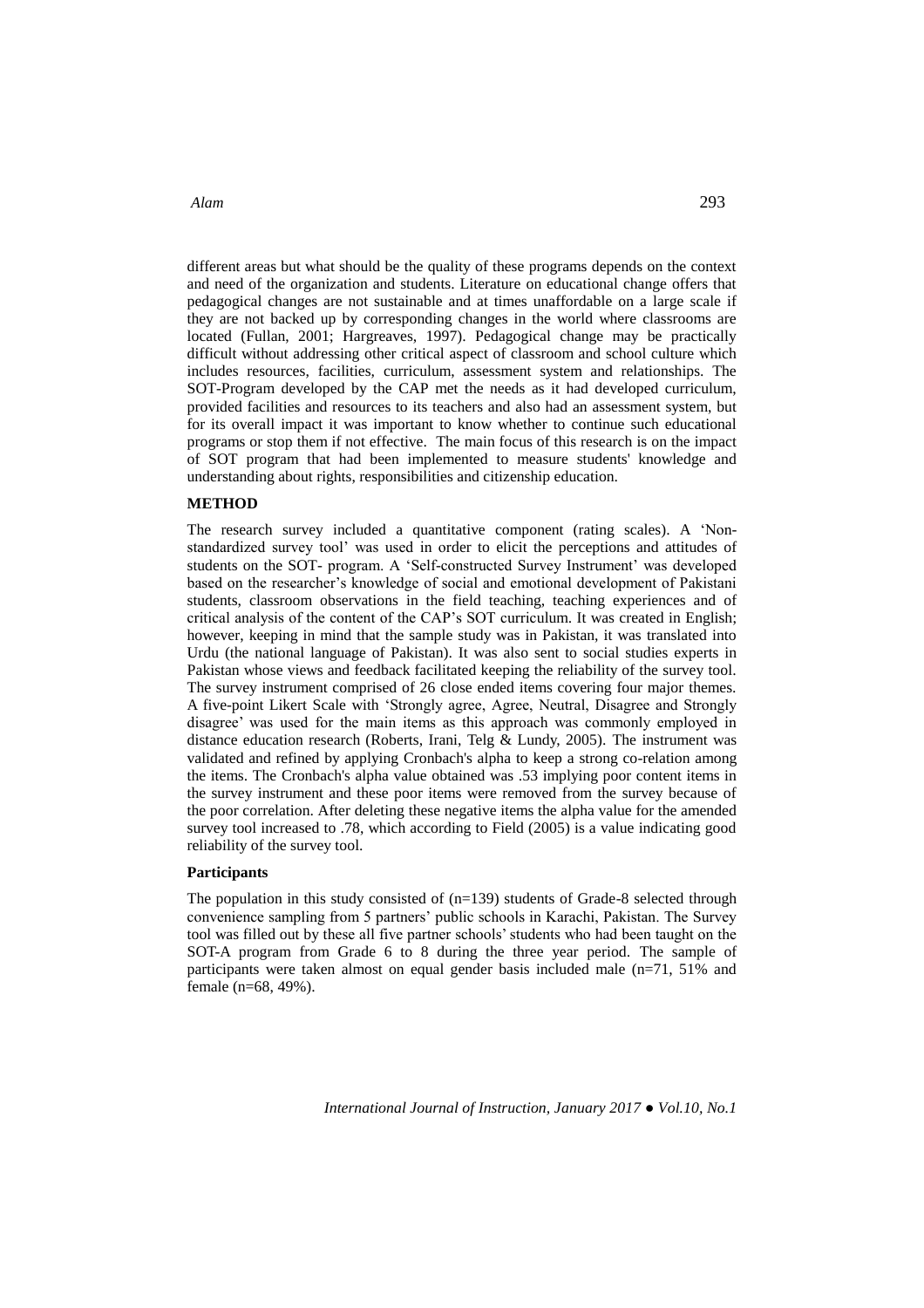## **Data Collection and Analysis**

Data were collected using a self-constructed 'Survey Tool'. A direct administration procedure was used for the survey which facilitated a high response rate (Freankel & Wallen, 2006). Data were analysed using the Statistical Package for Social Science (SPSS). Nonparametric chi- square test was applied for contingency and frequency of the items. Relationships of themes were analysed by using the mean score and standard deviation.

## **FINDINGS**

This research addressed the main question; what is the impact of the CAP SOT-A program on the attitudes and perceptions of partners' Public schools at Grade-8.

#### Table 1

Theme-1 Awareness of rights and duties

|    | Theme-1 Awareness of rights and duties                                              | S.Agree |          | Veutra   | Disagree                      | S.Disagree | Frequency |
|----|-------------------------------------------------------------------------------------|---------|----------|----------|-------------------------------|------------|-----------|
| 1  | Muslim leaders of the sub-continent were well aware<br>about their rights           | 127     | $\theta$ | 0        | 12                            | $\theta$   | 139       |
| 2  | Pakistan Movement was a great struggle for rights                                   | 121     | $\Omega$ | $\Omega$ | 18                            | 0          | 139       |
| 3  | All minority groups in our country deserve equal<br>rights                          | 117     | $\Omega$ | 7        | 12                            | $\Omega$   | 136       |
| 4  | Girls have equal right to be educated                                               | 112     | $\Omega$ | 5.       | 22                            | $\Omega$   | 139       |
| 5. | It is our duty to make a better and developed Pakistan                              | 120     | $\Omega$ | 6        | -11                           | $\Omega$   | 137       |
| 6  | Only Government officials have duty and<br>responsibility to make a better Pakistan | 14      | $\Omega$ | $\Omega$ | $\mathfrak{D}_{\mathfrak{p}}$ | 123        | 139       |
|    | It is our duty to treat every citizen with respect and<br>dignity                   | 122     | $\Omega$ | 5        | 10                            | 0          | 137       |

Items 1 to 7 related to theme 1 (awareness of rights and duties) indicate that respondents have a positive attitude towards the theme. This finding shows that they are well aware about the rights and duties every good citizen should possess. The respondents showed the highest positive attitude towards item 1 (n=127, 91%) which was about the Muslim leaders of the sub-continent who were aware about their rights and that's why they ran the Pakistan movement for an independent state. However, for item 6 respondents showed disagreement with the statement that only government officials were responsible for creating a better Pakistan. This negative correlation shows their positive attitude and evidence that they have developed a good understanding that they are all responsible for creating a better Pakistan.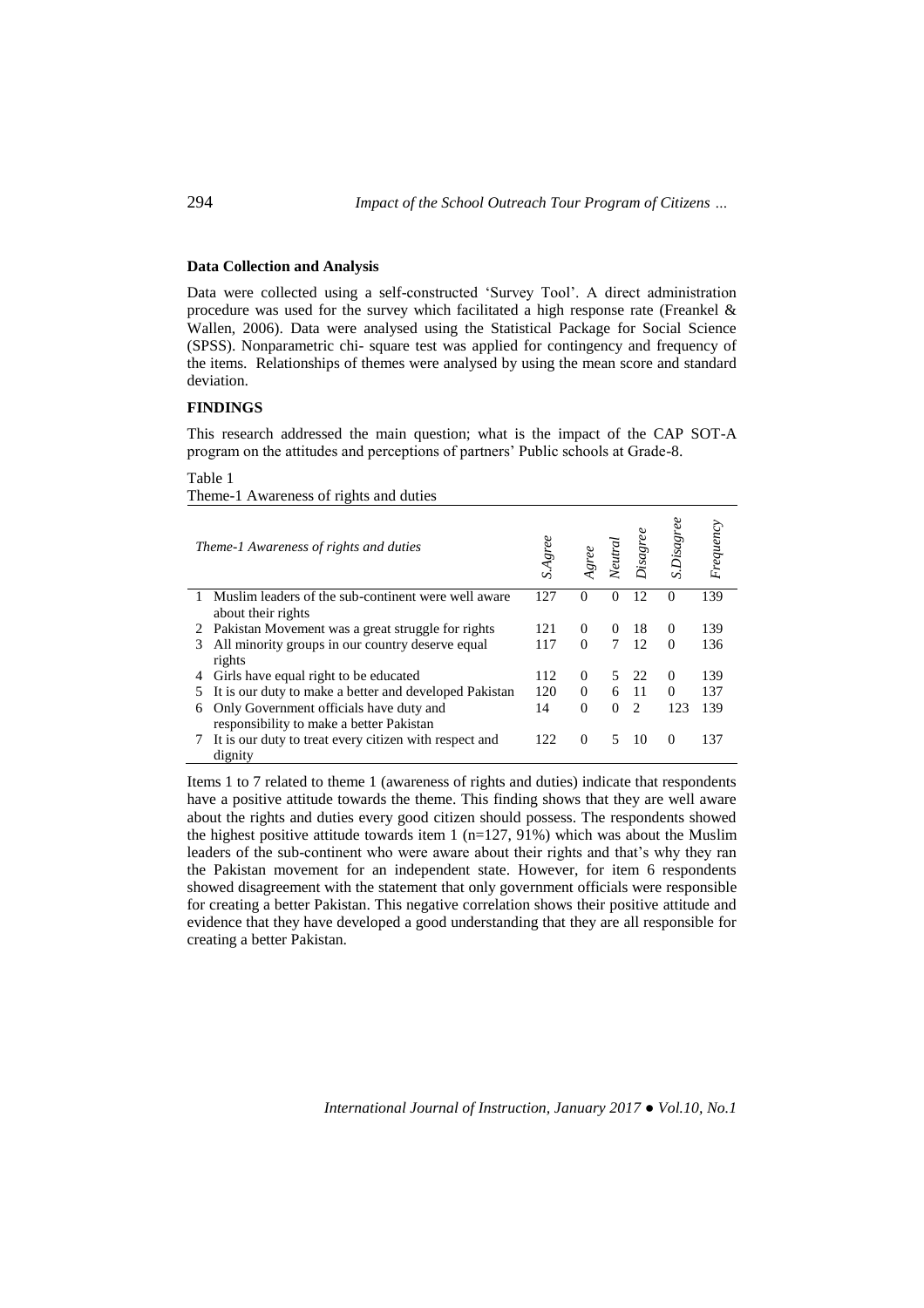## Table 2 Theme-2 Concept of citizenship education: Civics sense

|    | Theme-2 Concept of citizenship Education: civics sense                                                                        | Strong by |          | <b>Neutra</b>               | $_{\it Disagree}$ | sagree   | Frequency |
|----|-------------------------------------------------------------------------------------------------------------------------------|-----------|----------|-----------------------------|-------------------|----------|-----------|
| 8  | All minorities of Pakistan are responsible citizens<br>regardless of any religion, faith and ethnicity                        | 120       | $\Omega$ | 5                           | 12                | $\Omega$ | 137       |
| 9  | In Pakistan Muslims are more respectful and valued<br>citizens as compare to other minorities                                 | 80        | 6        | 6                           | 15                | 30       | 137       |
| 10 | Pakistan has been created only for Muslims therefore<br>all minorities should leave Pakistan                                  | 23        | $\Omega$ | 1                           | $\Omega$          | 103      | 138       |
| 11 | Despite having a different faith, Muslim and Hindus<br>can live side by side peacefully in Pakistan                           | 76        | $\Omega$ | 4                           | 50                | 6        | 136       |
| 12 | Responsible citizens resolve their conflicts and<br>issues through peaceful protest rather than destroying<br>national assets | 113       | $\Omega$ | 5                           | 17                | $\Omega$ | 135       |
| 13 | Pakistan and India must resolve issues through<br>negotiation                                                                 | 120       | $\Omega$ | $\mathcal{D}_{\mathcal{L}}$ | 10                | 5        | 137       |
| 14 | All countries should avoid war because it is not the<br>solution for resolving conflicts                                      | 124       | 0        | 5                           | 9                 | $\Omega$ | 138       |

Items 8 to 14 related to theme 2 (Concept of Citizenship Education) and which indicate that respondents have a positive attitude towards the theme. It shows that they have a good knowledge of citizenship education and have developed the good characteristics of responsible citizens. Respondents reflected positive attitude in item 14 (n=124, 89%) in favour of peace and negotiation by which conflicts and wars can be avoided. They showed a negative attitude and strong disagreement in item 10  $(n=103, 74%)$  that Pakistan has been created only for Muslims and rather it is the state of all minorities where Muslims and Hindus can live side by side peacefully. However, item 9 demonstrates that respondents still consider Muslims to be respectful and valued (n=80, 58%) as compare to other minorities. This demonstrates that knowledge and understanding about citizenship education have developed but a deep civic sense is yet to be developed.

| abie |  |
|------|--|
|------|--|

Theme-3 CAP's curriculum or course

| Theme-3 CAP Curriculum or course                    | Strongly | $\emph{green}$ | <b>Veutra</b>   |                         | Frequenc; |
|-----------------------------------------------------|----------|----------------|-----------------|-------------------------|-----------|
| 15 In this course, I developed my self-confidence   | 115      |                |                 | 6                       | 137       |
| 16 In this course, I developed my self esteem       | 125      |                | 3               | $\overline{\mathbf{3}}$ | 138       |
| 17 In the classroom, I had several discussions with | 96       | 3              | 12 <sub>2</sub> | 25                      | 138       |
| students whose religious beliefs, race or ethnic    |          |                |                 |                         |           |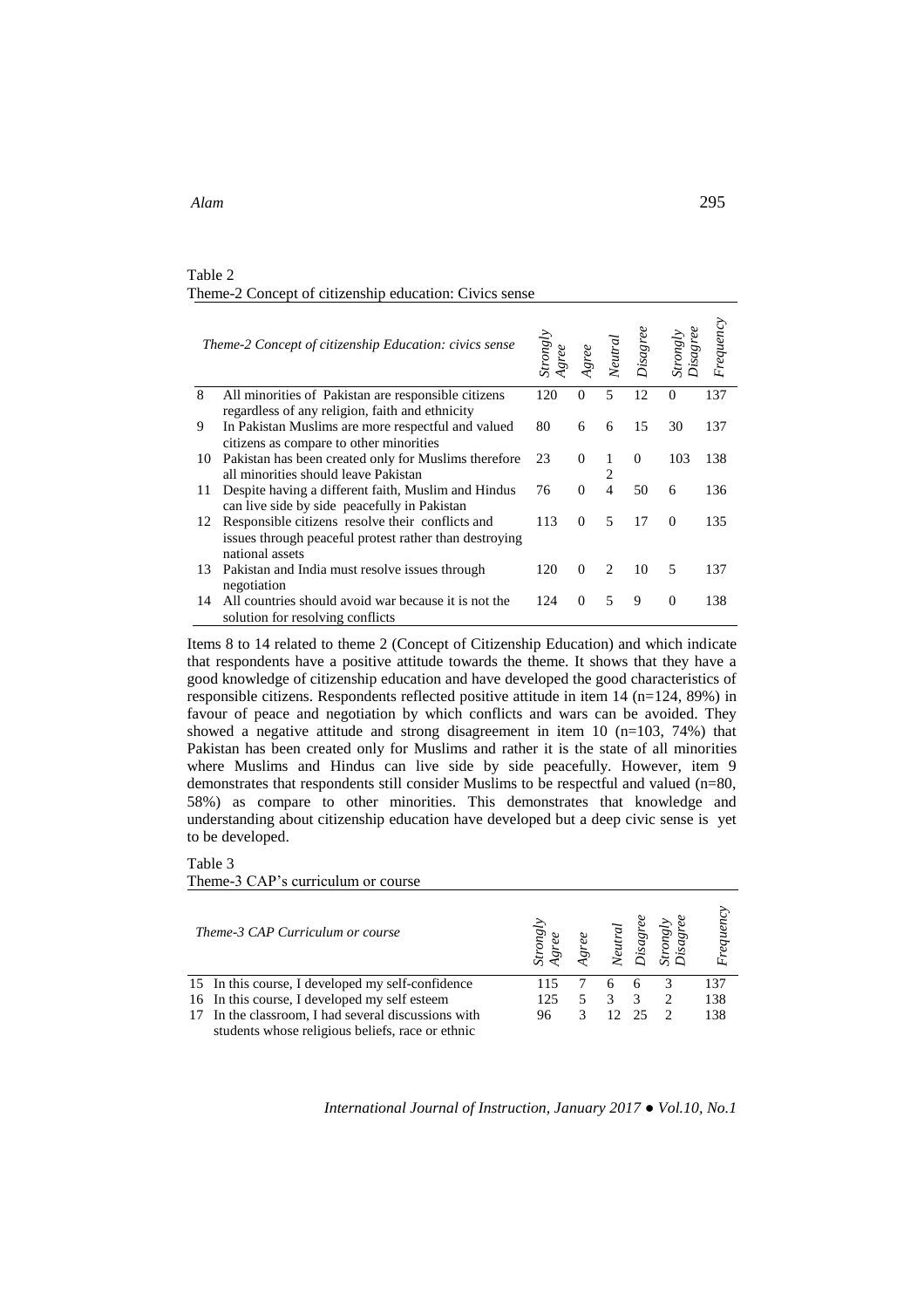| background were very different from mine<br>18 My relationships with other students, teachers and<br>societal groups are now more better than ever because | 120. |                | 4 4 8 2 | 138  |
|------------------------------------------------------------------------------------------------------------------------------------------------------------|------|----------------|---------|------|
| of this course teaching<br>19 The course helped me to understand myself, my<br>abilities, interests, and personality holistically                          | 122  | $\overline{2}$ | 3 10 1  | -138 |
| 20 This course enhanced my knowledge about history                                                                                                         | 130. |                | 2 1 4 2 | 139  |
| 21 This course developed my critical thinking skills                                                                                                       | 125  |                | 6       | 138  |

Items 15 to 21 related to theme 3 (perception about CAP's curriculum) indicate that respondents have a positive attitude towards the theme. It reflects that the content delivered by the teachers in the classroom helps in their personal, social and moral development such as self-esteem, self-confidence and self- recognition. It also enhances their knowledge about history. In item 20, the respondents' strongly agree thus reflecting a highest positive attitude  $(n=132, 95%)$  and that they have developed their knowledge about history and current affairs when providing opportunities for discussions with other students of the class.

Table 4

Theme-4 Teachers and teaching methods

|    | <b>Teachers and Teaching Methods</b>               | <i>Strongly</i> | gree           | Neutral                       | Ř<br>Disagi    | Strongly<br>Disagree | Frequency |
|----|----------------------------------------------------|-----------------|----------------|-------------------------------|----------------|----------------------|-----------|
| 22 | I was treated equally during this course classes   | 102             | 5              |                               | 23             | 5                    | 136       |
| 23 | I was appreciated to participate and encouraged    | 130             | $\mathcal{L}$  | $\mathcal{D}_{\mathcal{L}}$   | $\overline{4}$ | 0                    | 138       |
|    | to share my ideas in the classroom                 |                 |                |                               |                |                      |           |
| 24 | I was encouraged to think critically and logically | 124 2           |                | $\mathfrak{D}_{\mathfrak{p}}$ | 6              | 4                    | 138       |
|    | during this course teaching                        |                 |                |                               |                |                      |           |
| 25 | CAP teachers used the same teaching methods        | 50              | 7              | 3                             | 70             | 7                    | 137       |
|    | and strategies as our teachers.                    |                 |                |                               |                |                      |           |
|    | 16-1 I found CAP teachers to be caring             | 117             | 2              | 2                             | 6              | 4                    | 131       |
|    | 26-2 I found CAP teachers to be Well-prepared      | 120             | $\overline{4}$ |                               | $\overline{4}$ | 3                    | 132       |
|    | 26-3 I found CAP teachers to be Communicative      | 100             | $\mathcal{R}$  | 3                             | 10             | 4                    | 120       |
|    | 26-4 I found CAP teachers to be Enthusiastic       | 110             | 5              | 3                             | 7              | 3                    | 128       |
|    | 26-5 I found CAP's teachers to be Friendly         |                 | 4              | $\mathcal{D}$                 | 4              | $\Omega$             | 127       |

Items 22 to 26-5 related to theme 4 (teacher and teaching method) indicate that respondents have a moderately positive attitude towards the theme. It showed that CAP's teachers were well prepared, caring and appreciated and encouraged students. It also revealed that CAP teachers to some extent used new teaching methods during classroom teaching which supported in developing students' skills such as critical & logical thinking etc. Respondents showed the highest positive attitude (strongly agreed) in item 23 (n=132, 95) which indicates that they were appreciated and encouraged for sharing their ideas by CAP's friendly and caring teachers.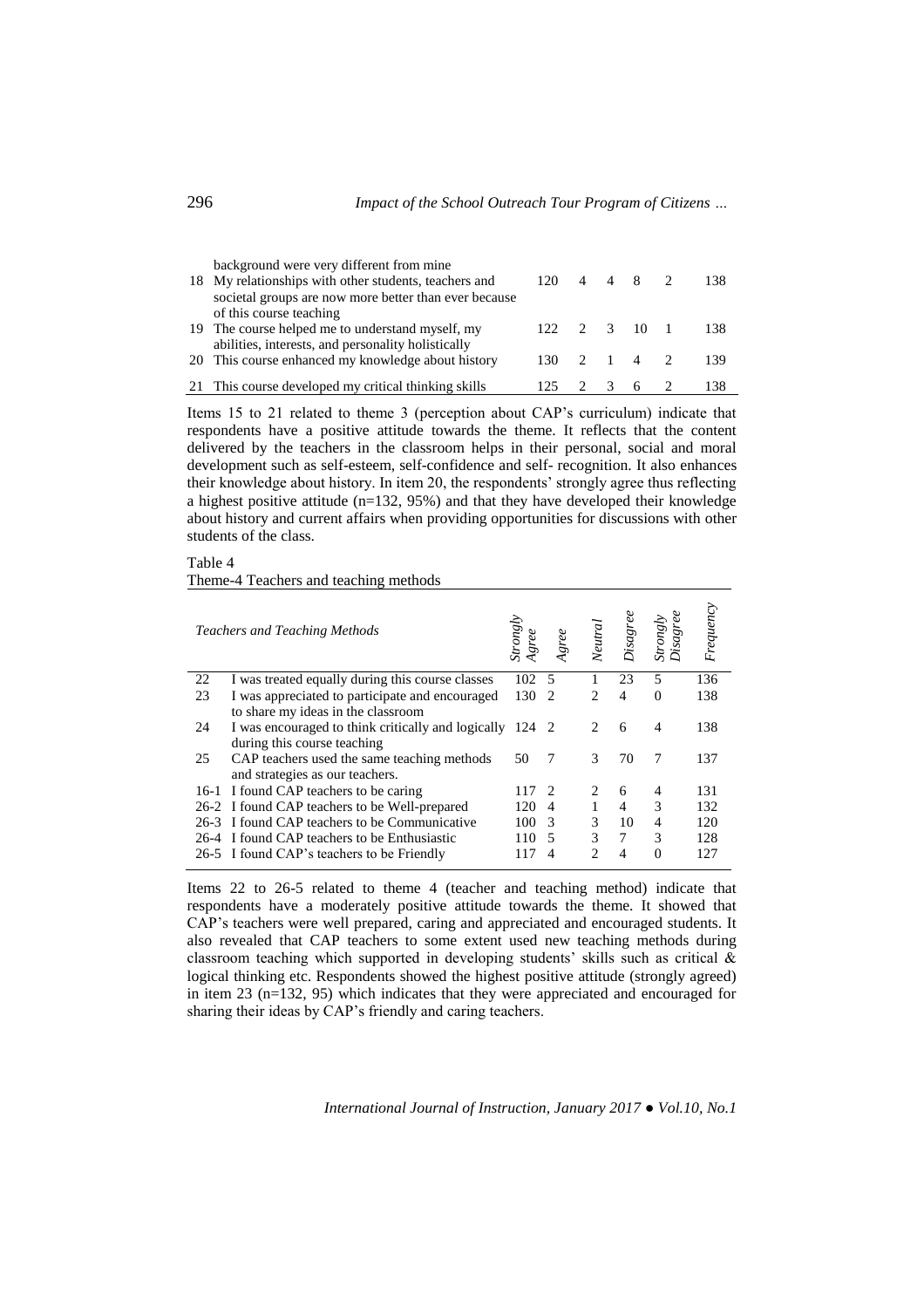## Table 5 Statistics scale for relationship of themes

| <i>Themes</i>                                  | Items                      | Mean  | <b>Std. Deviation</b> |
|------------------------------------------------|----------------------------|-------|-----------------------|
| Theme 1: Awareness of rights and duties        | $1 - 7$                    | 8.88  | 1.79                  |
| Theme 2: Concept of citizenship education      | $8 - 14$                   | 9.79  | 1.83                  |
| Theme 3: Perception about CAP Curriculum 15-21 |                            | 8.06  | 1.51                  |
| Theme 4: Teachers and teaching methods         | 22-25 & 26 1, 2 and 3 8.40 |       | 1.56                  |
| Total                                          | 28                         | 35.12 | 4.86                  |

Table 5 reports the mean score and standard deviation for each theme. Inter theme relationships show that the SOT-A program bestowed a moderately positive impact on students. Theme 1 ranked a mean score of 8.88 where the standard deviation was 1.79. This indicates that students have a great level of awareness about the rights and duties of good citizens. Additionally, theme 2 shows the highest impact  $(M=9.79, SD=1.83)$  on students indicating that they acquired knowledge of citizenship education and could be classed as responsible citizens. In contrast, theme 3 shows the least positive perception expressed by students  $(M=8.06, SD=1.51)$  about the curriculum or course. This was related to practical skills and values such as critical and logical thinking, self-esteem and self-confidence which are important for practical and social life and these requires a deep civic sense. Thus it identifies that knowledge and understanding about Citizenship education have been developed but its practical implementation which requires values, skills and deep civic sense is yet to be developed in these students which are essential elements for practical and democratic life. Theme 4 shows  $(M=8.40, SD=1.56)$  that teachers were caring and friendly and some extend used new teaching methods.

# **DISCUSSION**

The Survey tool included a quantitative component (rating scale) of 26 items which revealed that the perceptions of students changed and found them to have a moderately positive attitude towards the SOT-program. Students' knowledge was increased and they were found to be well aware about rights and duties. Majority put on a view that girls have the right to get education as their basic right. They perceived that the girls' education is a contributing factor in the progress and development of the country. A Study by Sales (1999) conducted in the Northern part of Pakistan also supports this finding, "the women and girls of the Northern Areas of Pakistan are putting great faith in the effects that education will have on their lives, and indeed the advent of educated, employed women is having a marked effect on the social patters of the area" (p.413).

Students' perceptions about civic education were found to be good but their deep civic sense was yet to be developed. As it was demonstrated from the students' responses that despite having the knowledge that minorities in Pakistan were not treated equally and their rights were not given to them, yet they thought only Muslims were more respectable and valuable citizens as compare to other minorities groups such as Hindus, Christian and Sikhs. They were not in favour of the minorities leaving Pakistan but a majority was still of the perception that both Muslims and Hindus could not live peacefully side by side because both had differing faith and religion. A Similar finding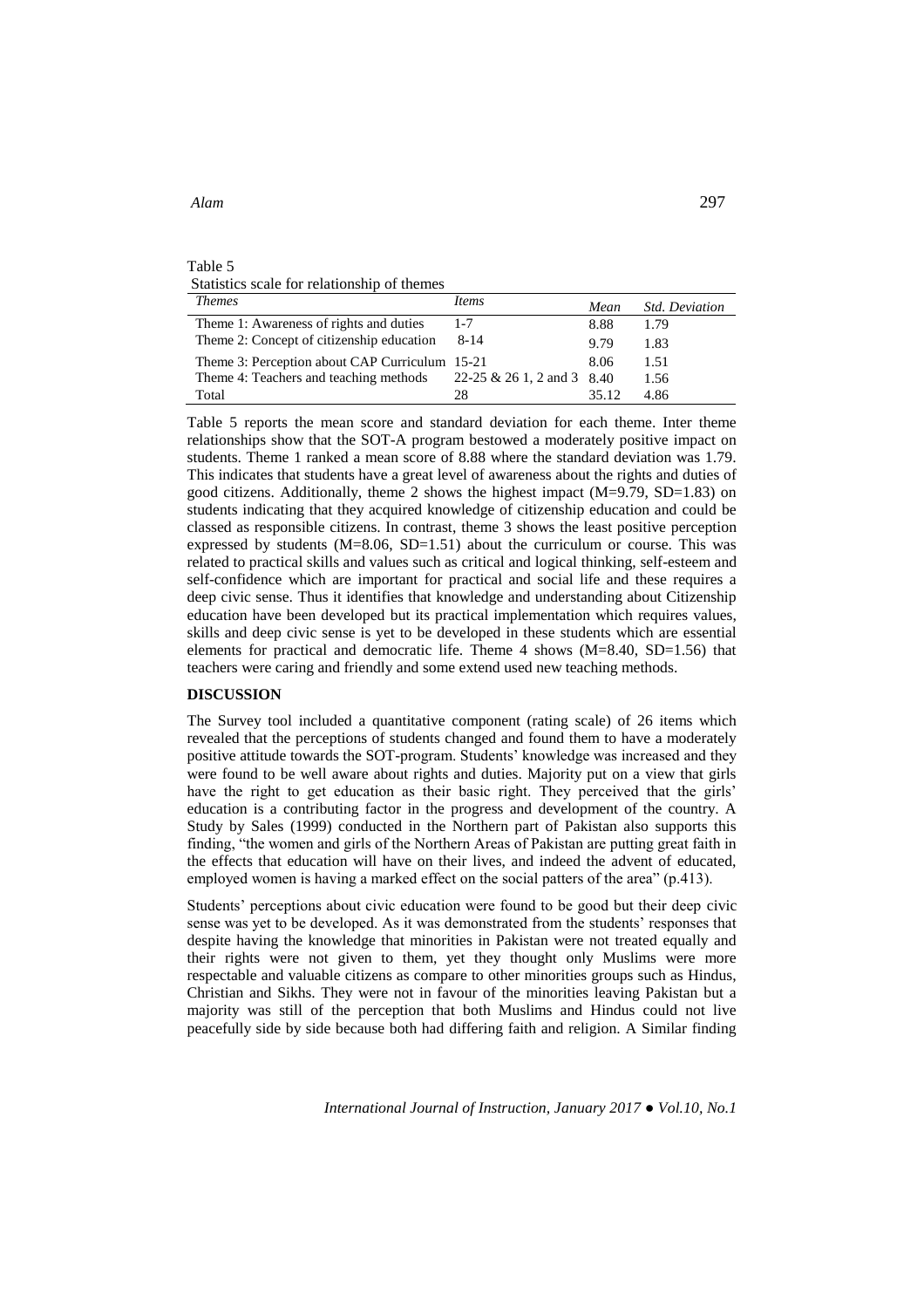was also stated by (Asir, Sultana, Noor ul Ain, & Tahira (2011) that "the Hindus received the highest average rating on negative characteristics and Muslims were highly rated on positive traits" (p.6). This demonstrated that the students' knowledge and understanding of civic sense, rights and duties were improved in the three year period but the students were not able to implement this knowledge and understanding in their daily and practical life as Khan (2010) argues that in Pakistan, our education system is as opposed to problem solving and application. This finding matches the research findings of Dean (2005) "In Pakistani schools, students acquire knowledge and a lot of information but they do not know how to use it to take and defend positions on issues or solve problems and effective participation in the country's democratic life" (p.48). Many other such studies have shown that Project-Based Learning (PBL) has a very positive influence on students' learning (Blumenfeld et al., 1991).

Responses show that a deep civic sense needs to be developed in these students by which they may become participatory and responsible citizens who play a vital role in the development and progress of the society and country. They may also appreciate basic human values such as respect for diversity and pluralism in Pakistani society because literature shows that Social Studies textbooks offer a biased treatment of non-Muslims citizens in Pakistan and little is mentioned about civic participation or democratic values of freedom of speech, equality and respect for cultural diversity (Ahmed, 2004; Nayyer & Salim, 2003; & Rosser 2004). A deep civic sense can be developed if classrooms in the Pakistani context is operated sufficiently in a democratic way where students are given sufficient opportunities to make their own decisions, ask questions freely to the teachers and discuss openly with their teachers and peers on relevant social issues (Dean, 2007). Ochoa and Engle (1988) commend that if educators do not provide every opportunity for students to think for themselves and to make decisions on their own then there is little hope for developing a reasoned commitment to democratic ideals among the citizenry at large. This was suggested in research findings conducted in Pakistan by Farnandes (2003) that the content was needed to be enriched with the help of newspaper articles, bringing into the classroom the current social issues that would allow students to make connections between their learning and the real life. Similarly, Dean (2005) also suggests that there is a need for active participatory pedagogies to be employed by social studies teachers to create responsible and active citizens. Moreover, practical activities are needed to be emphasized in order to have a sense of good citizenship among the students (Hina, Ajmal, Rahman, & Jumani 2011). The content of the CAP curriculum was based on both history and current knowledge and helped cultivate the development of a holistic personality (personal, social and moral) in students. Moreover, personality traits such as self-esteem and confidence and moral values such as respect and patience were developed by the teaching content i.e. famous personalities' lives and their contributions. The same impact was also observed in many other programs such as After-School Programs (ASPs) specifically, succeeded in improving youths' feelings of self-confidence and self-esteem, school bonding (positive feelings and attitudes toward school), positive social behaviours, school grades and achievement test scores. They also reduced problem behaviours (e.g., aggression, noncompliance and conduct problems) and drug use (Vandell et al., 2005); Miller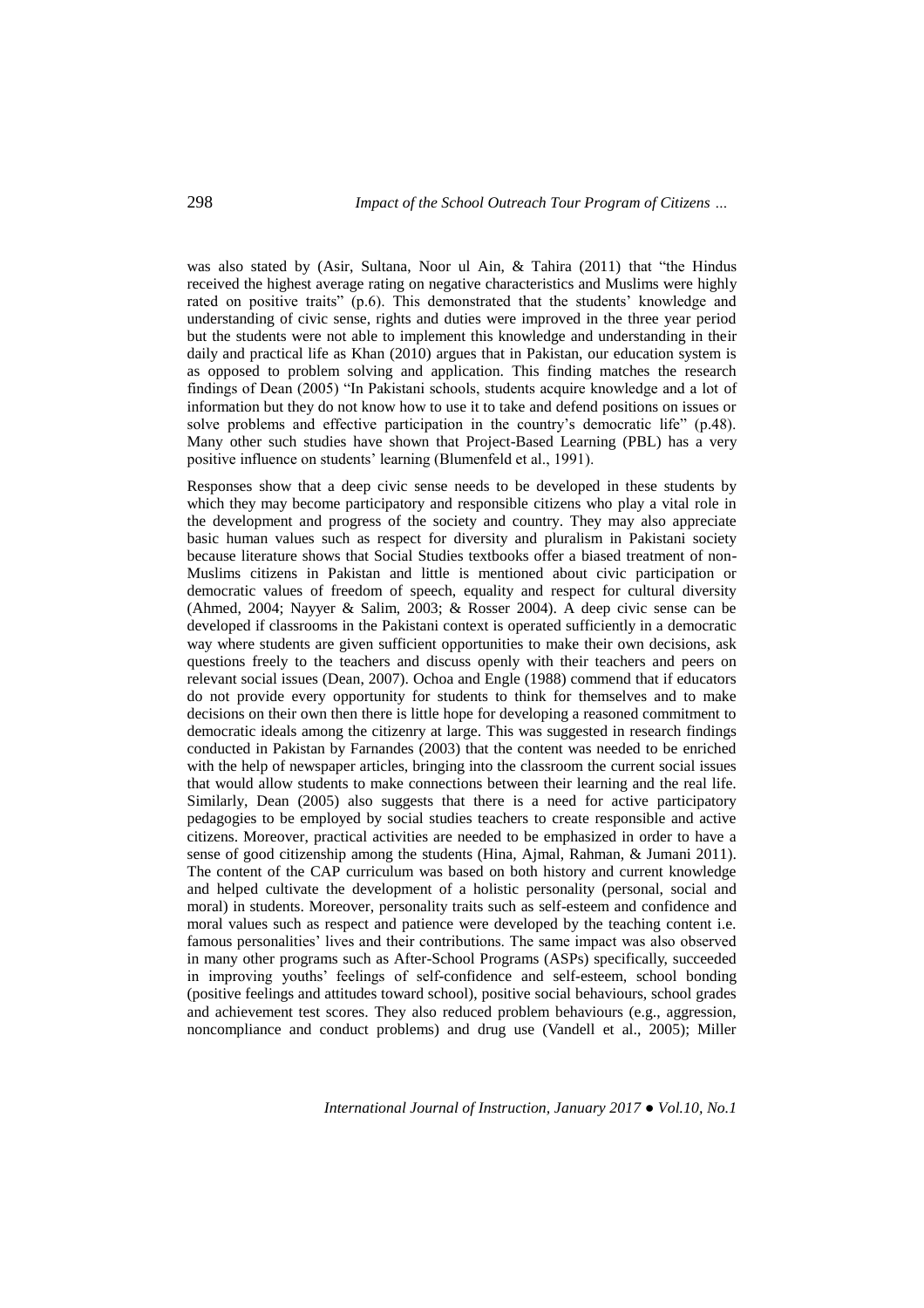(2003). Research conducted by Snyder & Flay (2010) in U.S.A. also confirms that the Positive Action program assists students and adults to gain not only the knowledge, attitudes, norms and skills that one would expect that they gain from other programs but also improves their values, self-concept, family bonding, peer selection, communication and appreciation of school and hence also as a result an improvement in academic performance and a broad range of behaviours.

This study also demonstrated that CAP teachers were well equipped with content and pedagogical knowledge, were caring and had a friendly attitude (Linguard and Keddie (2013) and appreciated and encouraged students. Ali (2011) also suggests in his research findings that to benefit from the energies and potentialities of the youth, schools in Pakistan need to empower their youth in different ways such as giving them a forum and space to express their ideas and opportunities for independent work. CAP teachers provided an opportunity to students to interact with their colleagues who were different culturally and religiously from them and used new teaching strategies such as discussion and group work which supported the development in students' skills i.e. problem solving, critical thinking, communication and leadership skills. This finding is supported by Li and Campbell (2008) who indicated that most Asians students highly valued the significance of classroom group discussions where they could interact with students from other cultures and backgrounds. However this finding is in contradiction to Dean (2005) that critical thinking is discouraged in Pakistani schools. This is also at variance with that of Kazellbash (1998) cited in Yaqoob (2010) who reports that our schools' teaching practices are producing rote memorizers who lack critical thinking and problem solving skills. It is true that teachers' instructional styles in Pakistan have changed little in the past several decades. Students are expected to memorize the questions and answers and their accurate recall is counted as an evidence of having learned the lesson (Ahmed Ali, 2000). However, the present finding seems consistent with the findings of the Passmore (1972 and Taba (1962) cited in Commeyras (1993) and Alder (2003), who argue that discussion and dialogues have long been considered central to teaching critical-thinking skills. It proved that CAP teachers who were caring and friendly, equipped with knowledge and pedagogy, were able to maintain a student centred classroom in which the students' skills were developed. Lee (1992); Elliott (1998) have also argued that teachers must pay careful attention to young people's preconceptions when seeking to encourage learning. CAP teachers provided opportunities in classroom to discuss on critical issues with critical thinking and present their solutions on them. Similar findings found by Ferfolja & Vickers (2010) which indicated that Refugee Action Support (RAS) Program, in Australian schools was effective and found that RAS enabled students to take greater control of their own learning, to realize success in completing and submitting assessments, to feel more as a part of the learning environment and to provide these young people with a space in which they felt safe to make mistakes and trial new things. The research by Sander and Mavis (2005) clearly demonstrates the significance of the teacher in fostering students' growth and academic achievement. As there is extensive evidence from a wide range of promotion, prevention and treatment interventions that youth can be taught personal and social skills such as self-awareness and self-management (e.g., self-control and self-efficacy), social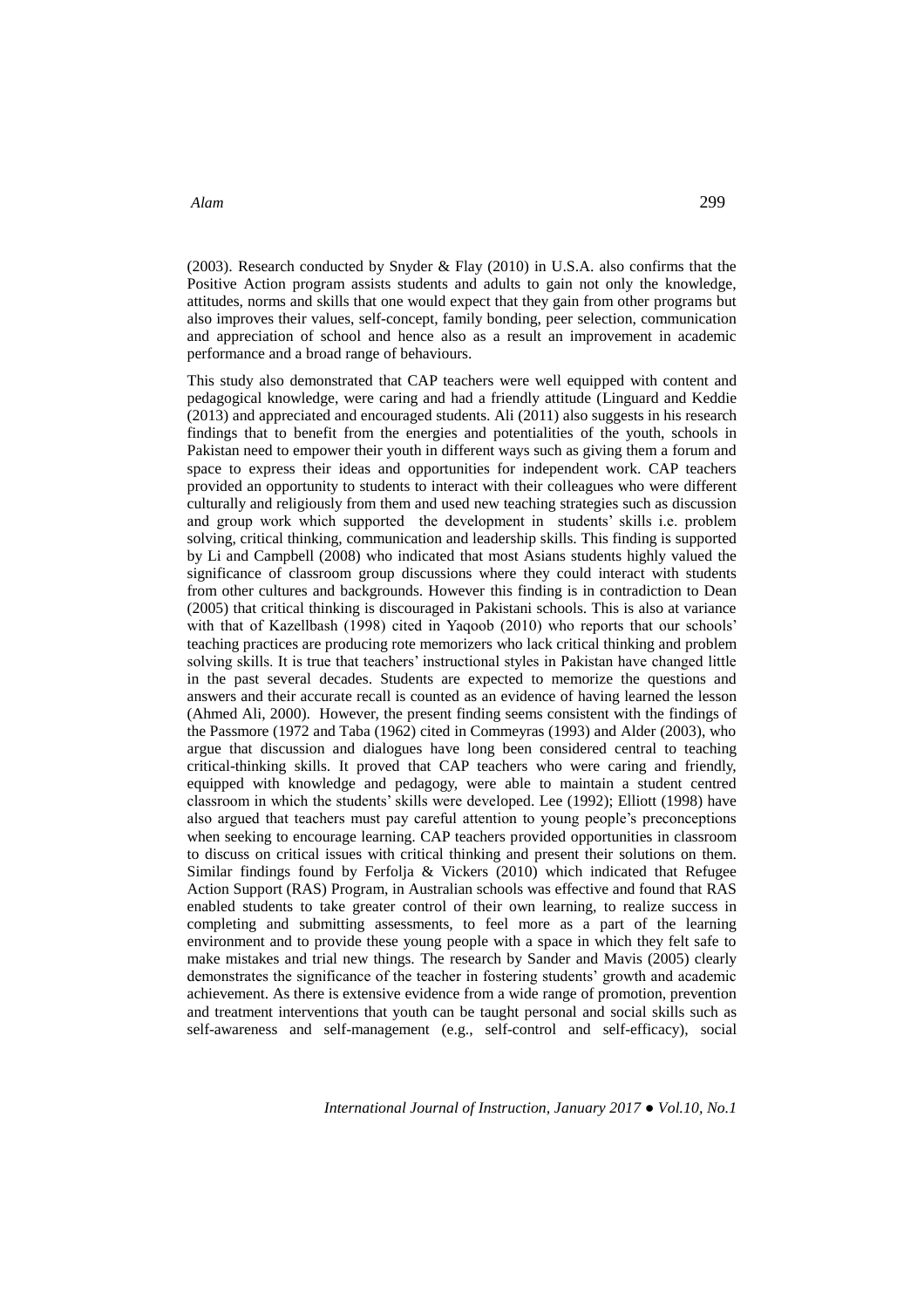awareness and social relationships (e.g., problem-solving, conflict resolution and leadership skills) Commission on Positive Youth Development, 2005; Losel & Beelman, 2003; Greenberg et al., 2003).

CAP teachers who would work in the field through the SOT program were doing the same thing as what Koutrouba et al., (2012) emphasized in their research that teachers should assert themselves through their personality and not through the use of rule. "Teachers have to work sympathetically and consciously in order to gradually develop and establish creative, trustful and meaningful communications with their students" (p. 193). In Pakistan, the teaching of Social Studies has a focus on developing students into patriotic Pakistanis through the socialization aspect of citizenship education, which according to Kizilbash (1986) contributes towards making students obedient and passive citizens who lack critical thinking, decision-making and problem solving skills. (Cleaf, 1991). However, it was observed that such school based programs have still been able to develop social skills and basic values among diverse students.

It can be concluded by referring to the research conducted by Chapman and Harris (2010) who found that external support is another factor found to be important in improving schools in disadvantaged areas (Stoll & Myers, 1998). It is interesting that the CAP- SOT program focused on students and the classroom environment made it a bottom up initiative for change in the school by empowering students. As Gleta and Gilliam (2003) also stated "a well-planned service learning project allows students to learn and develop through active participation in a carefully planned service that is specifically developed to meet and address real community needs" (p.10).

# **CONCLUSION**

This study explored the perceptions and attitudes of Pakistan's public schools' students towards School Outreach Tour (SOT-A) project of the Citizens Archive of Pakistan (Non-Governmental Organization). The population consisted of Grade-8 students of partner public schools. This study demonstrated that the CAP-SOT program had a moderately positive impact on the partners' public schools students. The content of CAP curriculum enhanced students' knowledge and understanding about rights, responsibilities and citizenship education. It helped in developing holistic personality of students and helped them in developing certain skills. However, it was found to be less effective in developing deep civic sense. Students showed positive attitudes towards minorities in Pakistan and are of the idea that Muslims are only responsible and valuable citizens of the country. Interestingly, they also had positive perception about the Pakistan as the state of all Muslims and minorities, Therefore they believe that no one has a sole right to live within it but both. Thus, this study has serious implications for policy and practice for CAP partner schools. Four major themes and our findings show that such programs can be beneficial in order to develop a deep civic sense and skills in students. This suggests that policy makers and curriculum developers can make vital changes in the society by introducing the Citizenship Education as a fulltime subject in the schools through which students' attitudes and skills may be developed further. This further suggests that Private-Public partnership, Programs and projects of NGOs must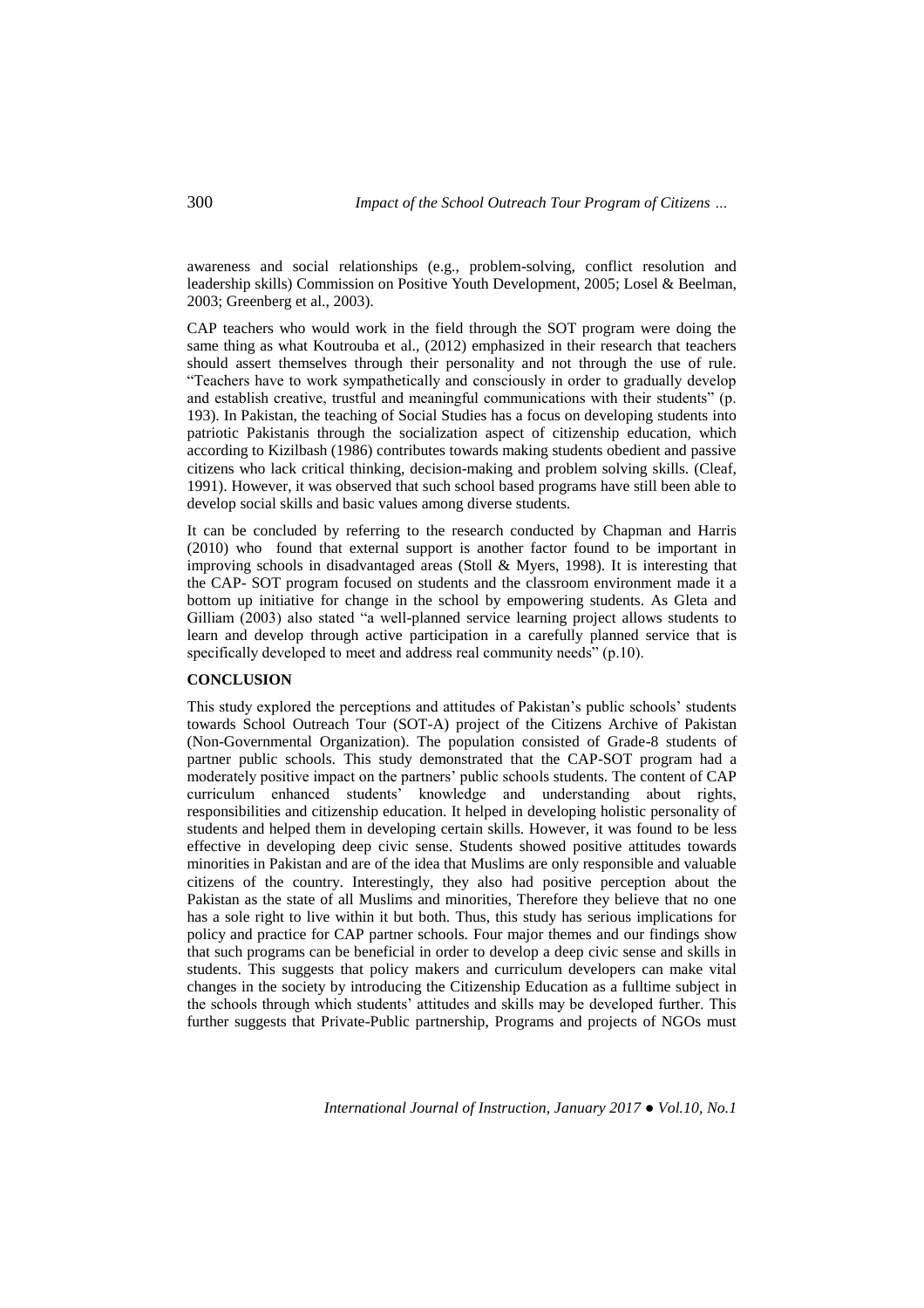# be encouraged and promoted to impart social values, skills and fresh knowledge in students studying at public schools system in Pakistan.

## **REFERENCES**

Ali, S., & Babur, M. (2010). Educational Governance in Pakistan: A historical policy perspective. In K. Jan-e-Alam & S. Safdar (Eds.) *Educational Leadership in Pakistan: Ideals and Realities,* (3-21). Karachi: Oxford University Press.

Asir Ajmal, M., Sultana, S., Noor ul Ain,. Tahira, M. (2011). Perception of Pakistani Muslim Students regarding Jews. *Pakistan Journal of Social and Clinical Psychology, 9,* 3-10.

Ahmad, I. (2004). Islam, Democracy and Citizenship Education: An Examination of the Social Studies Curriculum in Pakistan. *In Current Issues in Comparative Education, 7* (1).

Ahmed Ali, M. (2000). Supervision for teacher development: An alternative model for Pakistan. *International Journal of Educational Development, 20,* 177-188.Beelman, S., Pfingsten,U., & Losel, F. (1994). Effect of training social competence in children: A meta-analysis of recent evaluation studies. *Journal of Clinical Child Psychology, 23,* pp. 260-271.

Biglan. A., Brennan, P.A., Foster, S. L., Holder, H.D., Miller, T.L., & Cunningham, P. B., (2004). *Multi-problem Youth: Prevention, Intervention and Treatment.* New York: Guilford.

Botvin, G. J., Griffin, K.W., & Nichols, T.D. (2006). Preventing youth violence & delinquency through a universal school-based prevention approach. *Prevention Science, 7*, 403-408.

Battistich, V., Schaps, E., Waston, D., Solomon, D., & Lewis, C. (2000). Effects of the child development project on students' drug use & other problem behaviors. *Journal of Primary Prevention, 21* (1), 75-99.

Beelman, S., Pfingsten,U., Losel, F. (1994). Effect of training social competence in children: A meta-analysis of recent evaluation studies. *Journal of Clinical Child Psychology, 23*, 260-271.

Bonhauser, M., Fernandez, G., Puschel, K., Yanezl, F., Montero, J., Thompson, B. & Coronado, G. (2005). Improving physical fitness and Emotional well-being in adolescent of low socio-economic status in Chile: Results of a school based controlled trail. *Health Promotion International, 20 (2),* 113-122.

Blumenfeld, P.C., Soloway, E., Marx, R., Krajcik, J., Guzdial, M., & Palincsar, A. (1991). Motivating Project based Learning: Sustaining the doing, supporting the learning. *Educational Psychologist, 26* (3), 369-398.

CAP Projects, (2012). Retrieved from [http://www.citizensarchive.org/projects/?page\\_id=95\)](http://www.citizensarchive.org/projects/?page_id=95)

Catalano, R. F., Berglund, M. L., Ryan, J. A. M., Lonczak, H. S., & Hawkins, J. D. (2004). Positive Youth Development in the United States: Research Findings on

*International Journal of Instruction, January 2017 ● Vol.10, No.1*

# *Alam* 301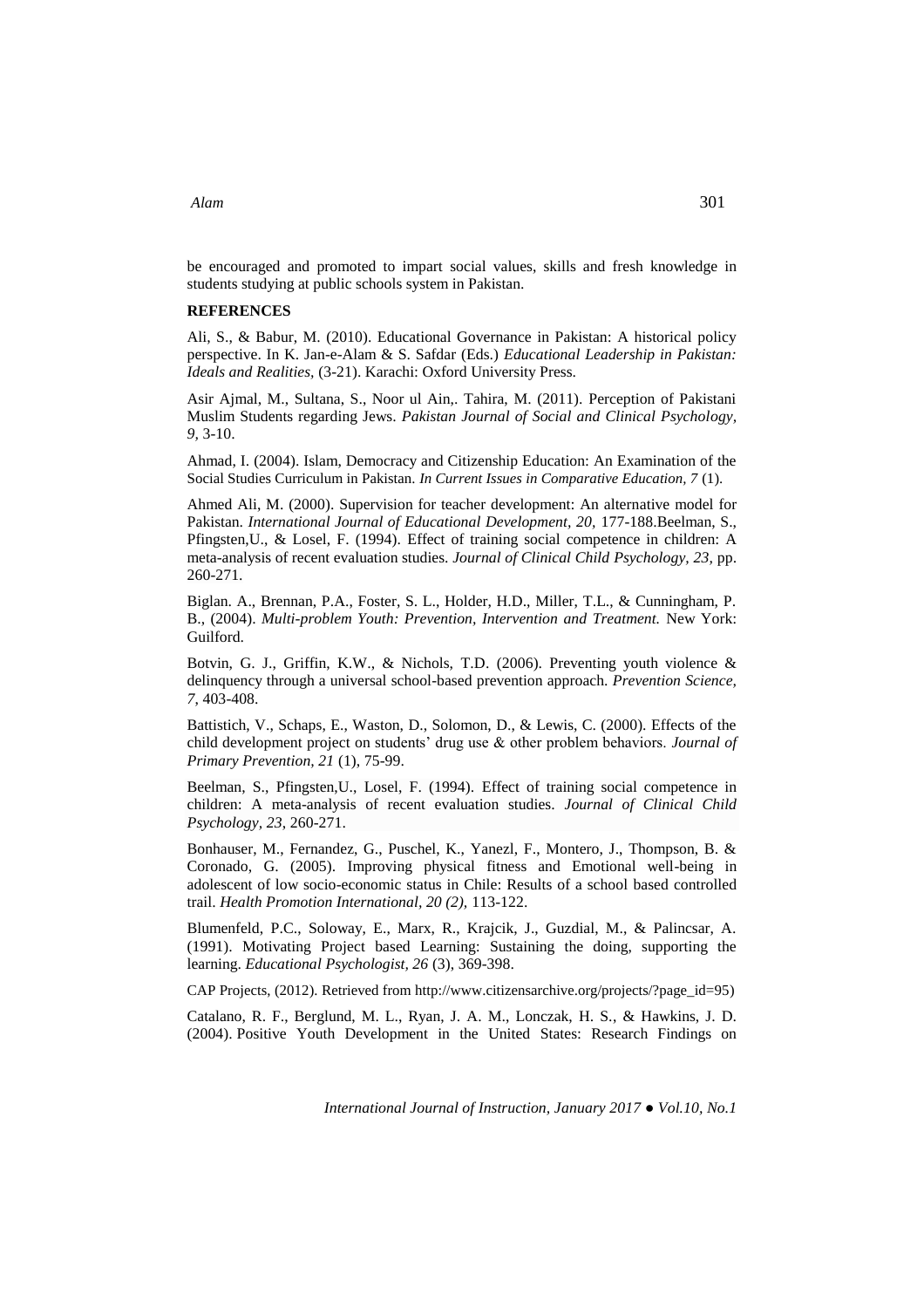Evaluations of Positive Youth Development Programs*. Annals of the American Academy of Political and Social Science*, *591*, 98-124. DOI: [10.1177/0002716203260102.](http://dx.doi.org/10.1177/0002716203260102)

Collaborative for Academic, Social, and Emotional Learning. (2003). Safe and sound: An educational leader's guide to evidence-based Social and Emotional Learning (SEL) programs. Retrieved from http://indiana.edu/~pbisin/pdf/Safe\_and\_Sound.pdf

Chapman, C. & Harris, A. (2010). Improving schools in difficult and challenging contexts: Strategies for improvement. *Educational Research, 46 (3),* 219-228.

Dean, B. (2007). *The State of Citizenship education in Pakistan.* Report submitted to civil society program, Aga Khan Foundation Islamabad, Pakistan. Retrieved from www.akdn.org/civil\_society.asp.

Dean, B. L. (2005). Citizenship Education In Pakistani Schools. Problems And Possibilities. *International Journal of Citizenship and Teacher Education, 1* (2), 35-55.

Domitrovich, C. E., Cortes, R.C., & Greenberg, M.T. (2007). Improving Young Children's Social and Emotional Competence: A Randomized Trial of the Preschool "PATHS" Curriculum. *[The Journal of Primary Prevention,](http://link.springer.com/journal/10935) 28 (2),* 67-91.

Easter, D & Turner, K. (2008). The impact of a School Loaner-Instrument Program on the Attitude and Achievement of low-income Music students. *International Journal Contributions to Music Education, 36,* (1), 53-71.

Fullan, M. (2001). *The New Meaning of Educational Change* (3<sup>rd</sup> ed.). Toronto: Jrwin Publishing Ltd.

Field, A. (2005). *Discovering Statistics Using SPSS. London*: Sage Publication.

Ferfolja & Vickers. (2010). Supporting Refugee students in school education in Greater Western Sydney. *Critical Studies in Education, 51* (2), 149–162.

Flay, B. R., & Allred, C.G. (2003). Long-term effects of the positive action program. *American Journal of Health Behavior, 27*, (6).

Flay, B. R. (2009).The promise of long-term effectiveness of school-based smoking prevention programs: *A Critical Review of Reviews. Tobacco Induced Diseases, 5* (7), 1185-1187.

Flay, B. R. (2002). Positive youth development requires comprehensive health promotion programs. *American Journal of Health Behavior, 26,* 407-424.

Frank, M., Lavy, I. & Elata, D. (2003). Implementing the project based learning approach in an academic Engineering course. *International Journal of Technology and Design Education, 13,* 273-288.

Gerdien, D., & Bertram. T. ( 2011). Investigating the impact of religious diversity in schools for secondary education: a challenging but necessary exercise. *British Journal of Religious Education, 33 (2),* 271–283.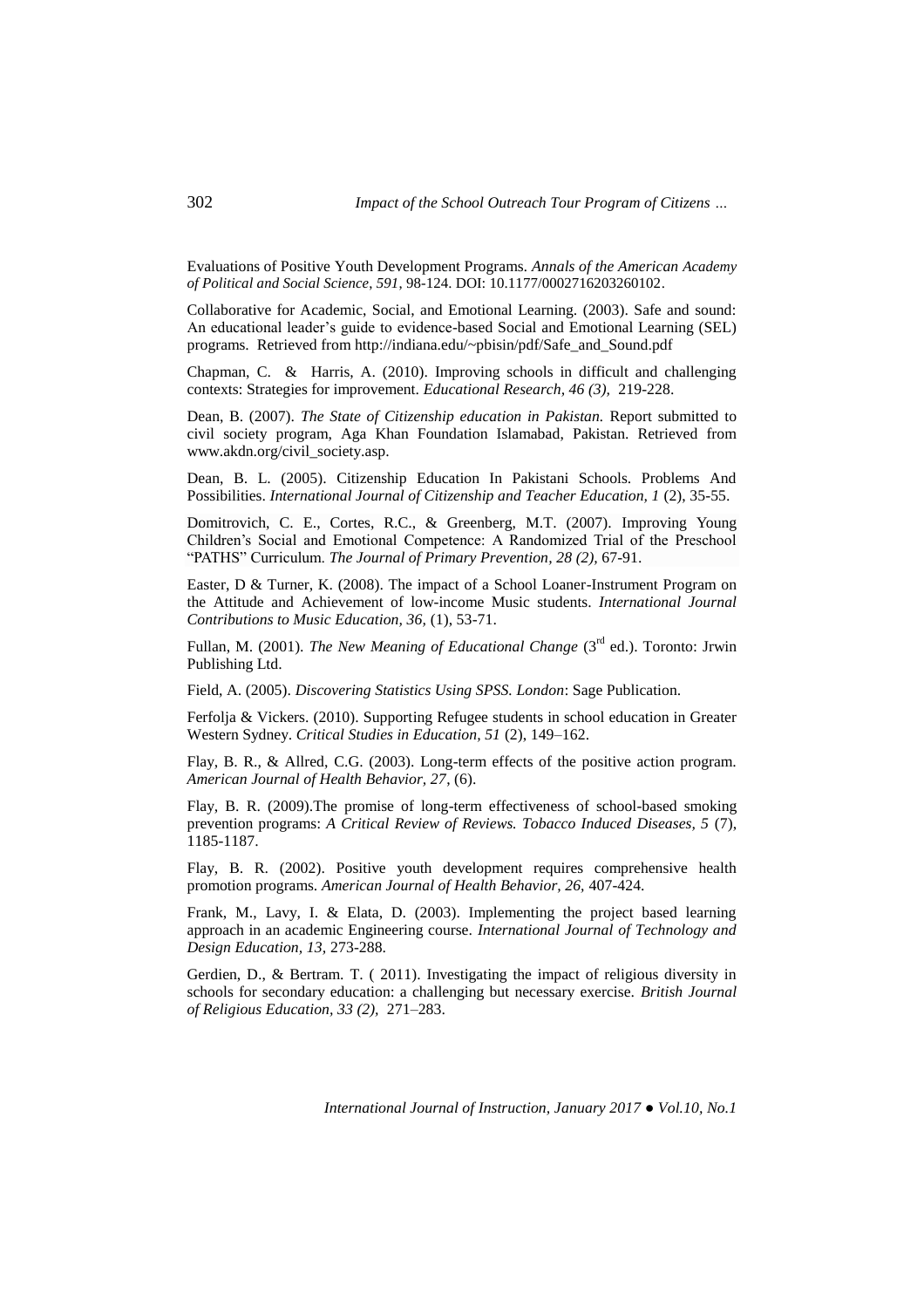Gleta, N. E., & Gilliam, J (2003). An introduction to in-service learning. In teacher Education Consortium in-service learning, Learning to service, Service to learn: *A View from Higher Education* (pp. 10-13). Salisbury, MD: Salisbury University.

Hina, K.B., Ajmal, M., Rahman, F., & Jumani, N.B. (2011). State of Citizenship Education: A Case Study from Pakistan*. International Journal of Humanities and Social Science, 1* (2), 37-43.

Koutrouba, K., Baxevanou, E. & Koutroumpas, A. (2012). High schools students' perceptions and attitudes towards teacher power in the classroom. *Int. Education Studies,5* (5) 185-98.

Li, M & Campbell, J. (2008). Asians' students Perceptions of group work and group assignment of in a New Zeland Tertiary institution. *International Education, 19* (3), 203-216.

Linguard, B., Keddie, A. (2013). Redistribution, recognition and representation: Working against pedagogies of differences. *Pedagogy, Culture and Society, 21*(3), 427-447.

Ministry of Education. (2009). *National Education Policy (1998-2010).* Islamabad.

Maccio, E. M. (2011). Graduate Social work students' attitudes toward service-learning. *Journal of Teaching in Social Work, 31*, 163-177.

Miller, B.M. (2003). *Critical Hours: After School Programs and Educational success*. New York: Retrieved from [www.umefdn.org/uploads/criticalhours-full.pdf.](http://www.umefdn.org/uploads/criticalhours-full.pdf)

Nayyar, A. H. & Salim, A. (2003). *The Subtle Subversion: The State of Curricula and Textbooks in Pakistan,* Islamabad. Sustainable Development Policy Institute.

Pajares, F. M. (1992). Teachers' beliefs and Educational Research: Cleaning up a messy construct. *Review of Educational Research, 42,* 307-332.

[Patton,](https://www.ncbi.nlm.nih.gov/pubmed/?term=Patton%20GC%5BAuthor%5D&cauthor=true&cauthor_uid=16873760) G. C., [Bond,](https://www.ncbi.nlm.nih.gov/pubmed/?term=Bond%20L%5BAuthor%5D&cauthor=true&cauthor_uid=16873760) L., [Carlin,](https://www.ncbi.nlm.nih.gov/pubmed/?term=Carlin%20JB%5BAuthor%5D&cauthor=true&cauthor_uid=16873760) J. B., [Thomas,](https://www.ncbi.nlm.nih.gov/pubmed/?term=Thomas%20L%5BAuthor%5D&cauthor=true&cauthor_uid=16873760) L., [Butler,](https://www.ncbi.nlm.nih.gov/pubmed/?term=Butler%20H%5BAuthor%5D&cauthor=true&cauthor_uid=16873760) H., [Glover,](https://www.ncbi.nlm.nih.gov/pubmed/?term=Glover%20S%5BAuthor%5D&cauthor=true&cauthor_uid=16873760) S., et al (2006). Promoting Social Inclusion in Schools: A Group-Randomized Trial of Effects on Student Health Risk Behavior and Well-Being. *[Journal of Public Health,](https://www.ncbi.nlm.nih.gov/pmc/articles/PMC1551970/) 96 (9), 1582–1587.*

Sanders, & Mavis, G. (2005). Building School-community partnerships: Collaboration for student success. *Harvard Educational Review, 76 (2),* 147-152.

Sales, V (1999). Women teachers and professional Development: Gender issues in the training programs of the Aga Khan Education service, Northern Areas Pakistan. *International Journal of Educational Development,* 19, 409-42.

Saleem, A. (2005). *Educational Reforms in Pakistan: Building for the Future.* In against the tide: Role of the Citizens Foundation in Pakistan Education edited Robert M. Hathaway: Woodrow Wilson International Center for Scholars, Washington. DC.

Thomas, W. I., & Znaniecki, F. (1918). *The Polish Peasant in Europe and America.* Chicago.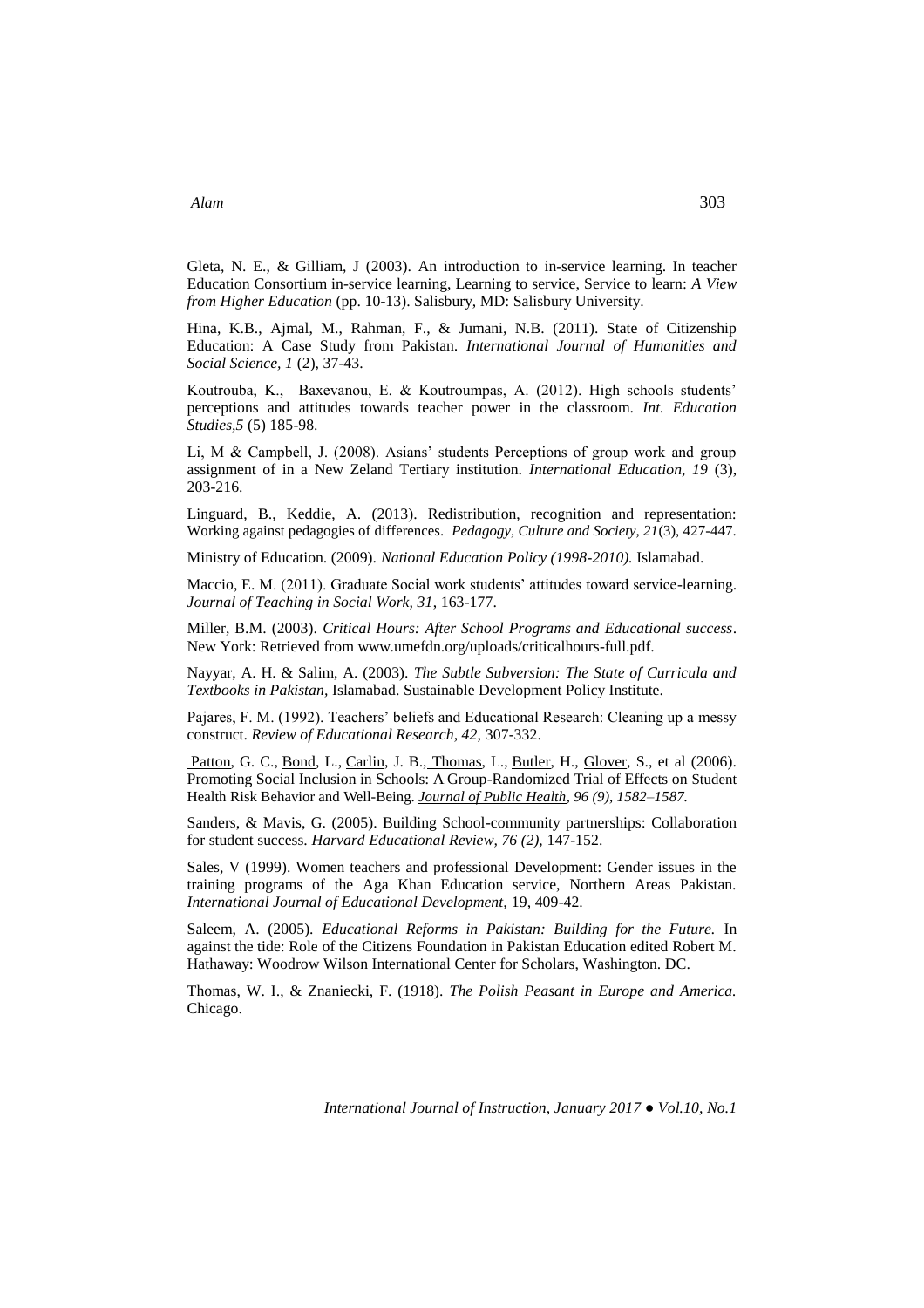Tongsakul, A & Jitgarun, K. (2011). Empowering students through Project-Based Learning: Perceptions of Instructors and students in vocational educational Institutions in Thailand. *International Journal of College Teaching & Learning, 8 (12),* 19-33.

Vandell, D.L., Reisner, E. R., Brown., B. B., Dadisman, K., Pierce, K. M., & et al (2005). *The Study of Promising After- school Programs*. Descriptive Report of the Promising Programs. Retrieved from [http://www.wcer.wise.edu.](http://www.wcer.wise.edu/)

Warwick, D. P. & Reimers, F. (1995). *Hope or Despair? Learning in Pakistan's primary Schools.* Westport CT: Praeger.

#### **Turkish Abstract**

## **Pakistan Vatandaşlarına Yapılan Okul Sosyal Yardım Programının Öğrencilerin Algıları ve Tutumları Üzerindeki Etkisi**

Bu çalışma Pakistan vatandaşlarına yönelik yapılan kar amacı gütmeyen projelerden biri olan Okul Sosyal Yardım Programının (SOT-A) etkilerini ve sekizinci sınıf öğrencileri üzerindeki algı ve tutumlarını incelemektir. Bu çalışmanın örneklemi CAP devlet okullarından uygun örnekleme yöntemiyle seçilmiş (n=139) sekizinci sınıf öğrencilerinden oluşmaktadır. Veriler 26 maddeden oluşan olan anket aracıyla toplanmış; katılımcılardan 5'li Likert tipi ölçme aracı ile cevap istenmiştir. Veriler SPSS programı kullanılarak analiz edilmiştir. Maddelerin olasılık ve frekans değerleri için non-parametrik Ki-Kare testi uygulanmıştır. Sonuçlar CAP devlet okulu öğrencilerinin Okul Sosyal Yardım Programı (SOT-A) ile ilgili olarak kısmen olumlu tutum ve algıya sahip olduklarını göstermiştir. CAP programı içeriğine göre öğrenciler vatandaşlık görevleri ve hakları ile ilgili bilgi ve görüşe sahip olmuş; vatandaşlık eğitimi almıştır. Böylece olumlu bütüncül bir kişilik etkisi ve beceri gelişimi yaratılmıştır. Bununla beraber derin bir yurttaşlık hissi oluşturmada daha az etkili olduğu görülmüştür. Çalışma CAP okulları için ciddi bir uygulama özelliğine sahiptir.

Anahtar Kelimeler: algı, tutum, devlet okulu, okul sosyal yardım programı, okulun etkisi

#### **French Abstract**

## **Impact du Programme de Tour de Travail Social de Proximité Scolaire des Archives de Citoyens du Pakistan sur les Perceptions d'Étudiants et Attitudes**

Ce papier examine l'impact de Tour de Travail social de proximité Scolaire (SOTA) programment un des projets des Archives de Citoyens du Pakistan (CAP), une organisation à but non lucratif sur les perceptions et les attitudes de Niveau 8 Étudiants des écoles des partenaires. L'échantillon dans cette étude consiste en étudiants (n=139) en Catégorie 8, choisi par l'échantillonnage de commodité des écoles publiques de cinq partenaires. Les données ont été rassemblées au moyen d'un auto-construit ' l'Outil d'Enquête consistant de 26 articles par lesquels on a demandé aux participants de répondre l'utilisation du cinq point Likert l'Échelle. Les données rassemblées ont été analysées utilisant le Paquet Statistique pour des Sciences sociales (SPSS). Le test de Place(Carré) de Chi-Nonparamétrique était l'éventualité appliquée pour et la fréquence des articles. Les résultats ont montré que les étudiants d'écoles des partenaires de CAP avaient généralement l'attitude modérément favorable et la perception vers le programme de SOTA. Le contenu du programme d'études de CAP a amélioré la connaissance des étudiants et comprenant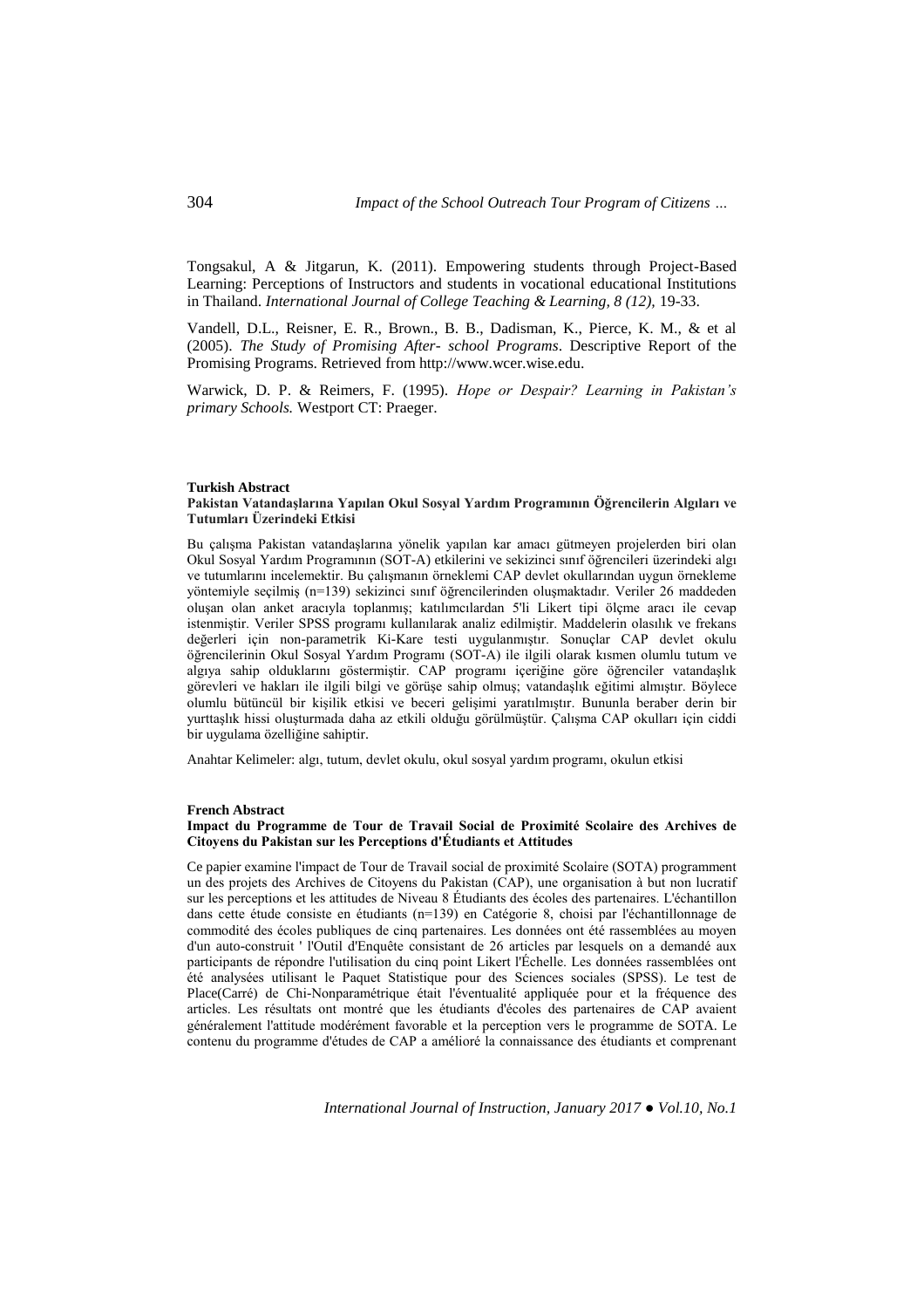de l'éducation de citoyenneté et des droits et obligations. Il avait créé un impact positif sur la personnalité holistique et dans le développement de compétences. Cependant, cela révèle être moins efficace dans le développement d'un sens civique profond. L'étude a des implications sérieuses pour la politique et la pratique pour les écoles de partenaires de la cap.

Mots Clés: la perception, l'attitude, l'école publique, l'école dépasse le programme de tour, l'impact d'école

#### **Arabic Abstract**

# **تأثير برنامج جولة التوعية المدرسية للمواطنين األرشيف باكستان على تصورات الطالب والمواقف**

وتبحث هذه الورقة تأثير برنامج جولة التوعية المدرسية (SOT-A) واحدا من المشاريع من الأرشيف مواطني باكستان )CAP)، وهي منظمة غير هادفة للربح على التصورات والمواقف طالب المستوى 8 لمدارس الشركاء. العينة في هذه الدراسة تتكون من )139=n )طالبا وطالبة من المستوى ،8 تم اختيارهم عن طريق اخذ عينات من الراحة من خمسة مدارس الشركاء العامة ". تم جمع البيانات عن طريق "Tool Survey " بتشييدها تتألف من 62 بندا تم من خاللها طلب من المشاركين للرد باستخدام Scale Likert point five. وقد تم تحليل البيانات التي تم جمعها باستخدام الحزم اإلحصائية للعلوم االجتماعية )SPSS). تم تطبيق اختبار Square -Chi Nonparametric للطوارئ وتردد من البنود. وأظهرت النتائج أن طالب مدارس الشركاء CAP زيارتها عموما موقف إيجابي باعتدال واإلدراك تجاه البرنامج A-SOT. محتوى المنهج CAP تعزيز معرفة الطالب والتفاهم حول الحقوق والواجبات والتربية للمواطنة. وقد خلق تأثير إيجابي على شخصية شامل وتنمية المهارات. ومع ذلك، تبين أن تكون أقل فعالية في تنمية الحس المدني عميق. الدراسة لها تداعيات خطيرة على سياسات وممارسات لمدارس الشركاء السياسة الزراعية المشتركة.

الكلمات الرئيسية: التصور، والموقف، في المدارس العامة والمدارس برنامج جولة التوعية، وتأثير المدرسة

#### **German Abstract**

#### **Auswirkungen der Schule Outreach Tour Programm der Bürger Archiv von Pakistan auf Studenten Wahrnehmungen und Einstellungen**

Dieses Papier untersucht die Auswirkungen der Schule Outreach Tour (SOT-A) -Programm eines der Projekte des Bürgerarchivs von Pakistan (BAP), einer Non-Profit-Organisation über die Wahrnehmungen und Einstellungen der Grade-8 Schüler von Partnerschulen. Die Stichprobe in dieser Studie besteht aus (n = 139) Schüler der Klasse-8, ausgewählt durch Bequemlichkeit Stichproben von fünf Partnern öffentlichen Schulen. Die Daten wurden mittels eines selbst konstruierten "Survey-Tools" gesammelt, das aus 26 Items bestand, durch die die Teilnehmer mit der fünf Punkt-Likert-Skala gefragt wurden. Die gesammelten Daten wurden mittels Statistical Package for Social Science (SPSS) analysiert. Nonparametric Chi- Square Test wurde für Kontingenz und Häufigkeit der Elemente angewendet. Die Ergebnisse zeigten, dass die Schülerinnen und Schüler der CAP-Partner in der Regel mäßig positive Einstellung und Wahrnehmung gegenüber dem SOT-A-Programm hatten. Der Inhalt des CAP-Curriculums verstärkte das Wissen und das Verständnis der Schüler über Rechte und Pflichten und die Staatsbürgerschaftsbildung. Sie hatte einen positiven Einfluss auf die ganzheitliche Persönlichkeit und die Qualifikationsentwicklung. Es wurde jedoch festgestellt, dass es weniger effektiv ist, einen tiefen bürgerlichen Sinn zu entwickeln. Die Studie hat gravierende Auswirkungen auf die Politik und Praxis der Partnerschulen der GAP.

Schlüsselwörter: wahrnehmung, haltung, öffentliche schule, schule outreach tour-programm, auswirkungen der schule